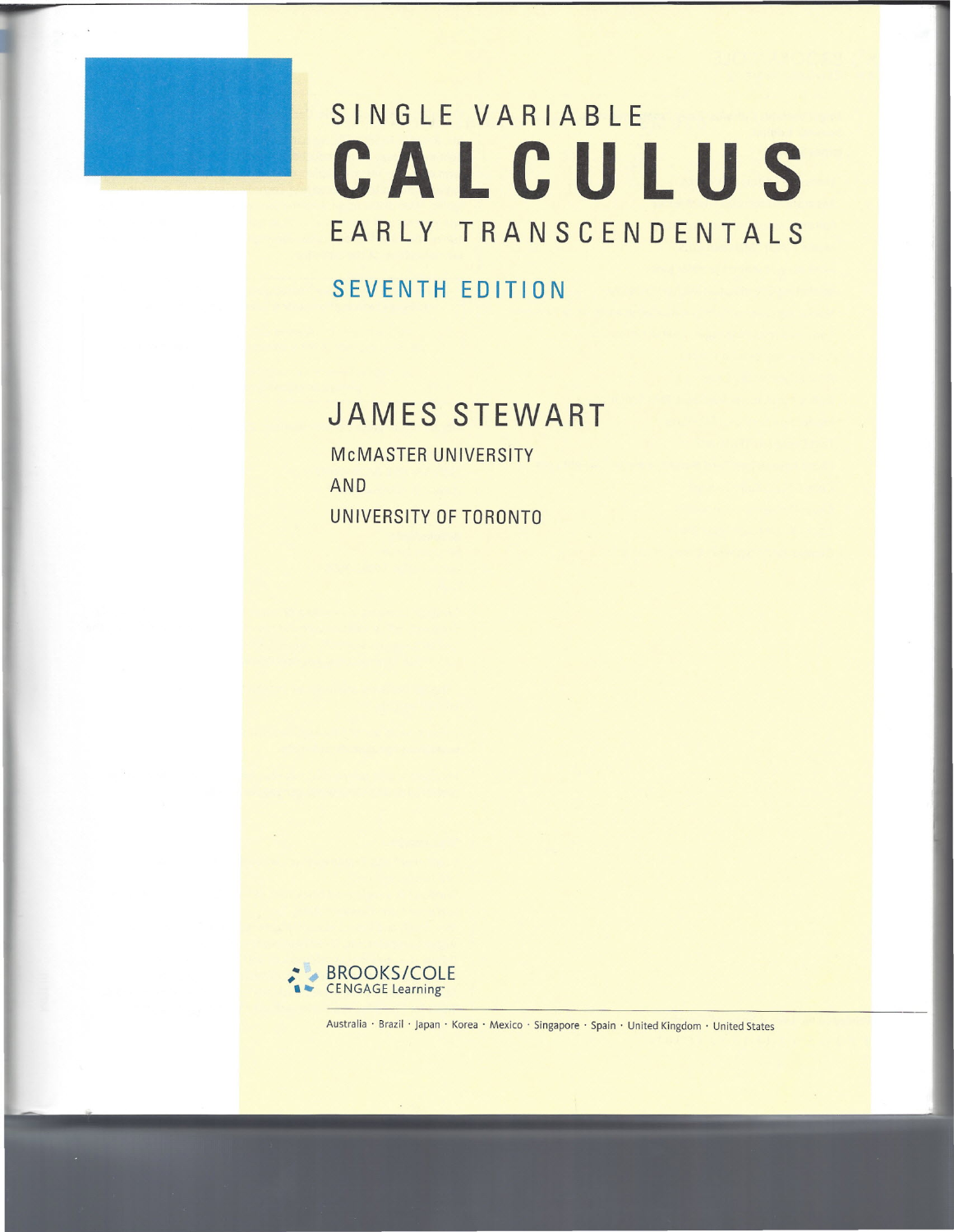Before it was discovered, from the time of Eudoxus and Archimedes to the time of Galil and Fermat, problems of finding areas, volumes, and lengths of curves were so difficult that only a genius could meet the challenge. But now, armed with the systematic method th Newton and Leibniz fashioned out of the Fundamental Theorem, we will see in the chapters to come that these challenging problems are accessible to all of us.

## 5.3 **Exercises**

- 1. Explain exactly what is meant by the statement that "differentiation and integration are inverse processes."
- 2. Let  $g(x) = \int_0^x f(t) dt$ , where f is the function whose graph is shown.
	- (a) Evaluate  $g(x)$  for  $x = 0, 1, 2, 3, 4, 5$ , and 6.
	- (b) Estimate *g(7).*
	- (c) Where does *9* have a maximum value? Where does it have a minimum value?
	- (d) Sketch a rough graph of *g.*



- **3.** Let  $g(x) = \int_0^x f(t) dt$ , where f is the function whose graph is shown.
	- (a) Evaluate *g(O), g(1), g(2), g(3),* and *g(6).*
	- (b) On what interval is *9* increasing?
	- (c) Where does *9* have a maximum value?
	- (d) Sketch a rough graph of *g.*



- 4. Let  $g(x) = \int_0^x f(t) dt$ , where f is the function whose graph is shown.
	- (a) Evaluate  $g(0)$  and  $g(6)$ .
	- (b) Estimate  $g(x)$  for  $x = 1, 2, 3, 4$ , and 5.
	- (c) On what interval is *9* increasing?
	- (d) Where does *9* have a maximum value?

(e) Sketch a rough graph of *g.*

(f) Use the graph in part (e) to sketch the graph of  $g'(x)$ . Compare with the graph of  $f$ .



5-6 Sketch the area represented by  $g(x)$ . Then find  $g'(x)$  in two ways: (a) by using Part 1 of the Fundamental Theorem and (b) by evaluating the integral using Part 2 and then differentiating.

5. 
$$
g(x) = \int_1^x t^2 dt
$$
  
6.  $g(x) = \int_0^x (2 + \sin t) dt$ 

7-18 Use Part 1 of the Fundamental Theorem of Calculus to find the derivative of the function.

*f* **7.**  $g(x) = \int_{1}^{x} \frac{1}{t^{3} + 1} dt$  **8.**  $g(x) = \int_{3}^{x} e^{t^{2} - t} dt$ **9.**  $g(s) = \int_{5}^{s} (t - t^2)^8 dt$  **10.**  $g(r) = \int_{0}^{r} \sqrt{x^2 + 4} dx$ **11.**  $F(x) = \int_0^{\pi} \sqrt{1 + \sec t} \ dt$ *Hint*:  $\int_{x}^{\pi} \sqrt{1 + \sec t} \ dt = -\int_{\pi}^{x} \sqrt{1 + \sec t} \ dt$ **12.**  $G(x) = \int_{x}^{1} \cos \sqrt{t} \ dt$ **13.**  $h(x) = \int_1^{e^x} \ln t \, dt$  **14.**  $h(x) = \int_1^{\sqrt{x}} \frac{z^2}{z^4 + 1} \, dz$ **15.**  $y = \int_0^{\tan x} \sqrt{t + \sqrt{t}} dt$  **16.**  $y = \int_0^{x^4} \cos^2 \theta d\theta$ **17.**  $y = \int_{1-3x}^{1} \frac{u^3}{1+u^2} du$  **18.**  $y = \int_{\sin x}^{1} \sqrt{1+t^2} du$ 

**for Graphing calculator or computer required** 

<sup>CAS</sup> Computer algebra system required **1.** Homework Hints available at stewartcalculus.com